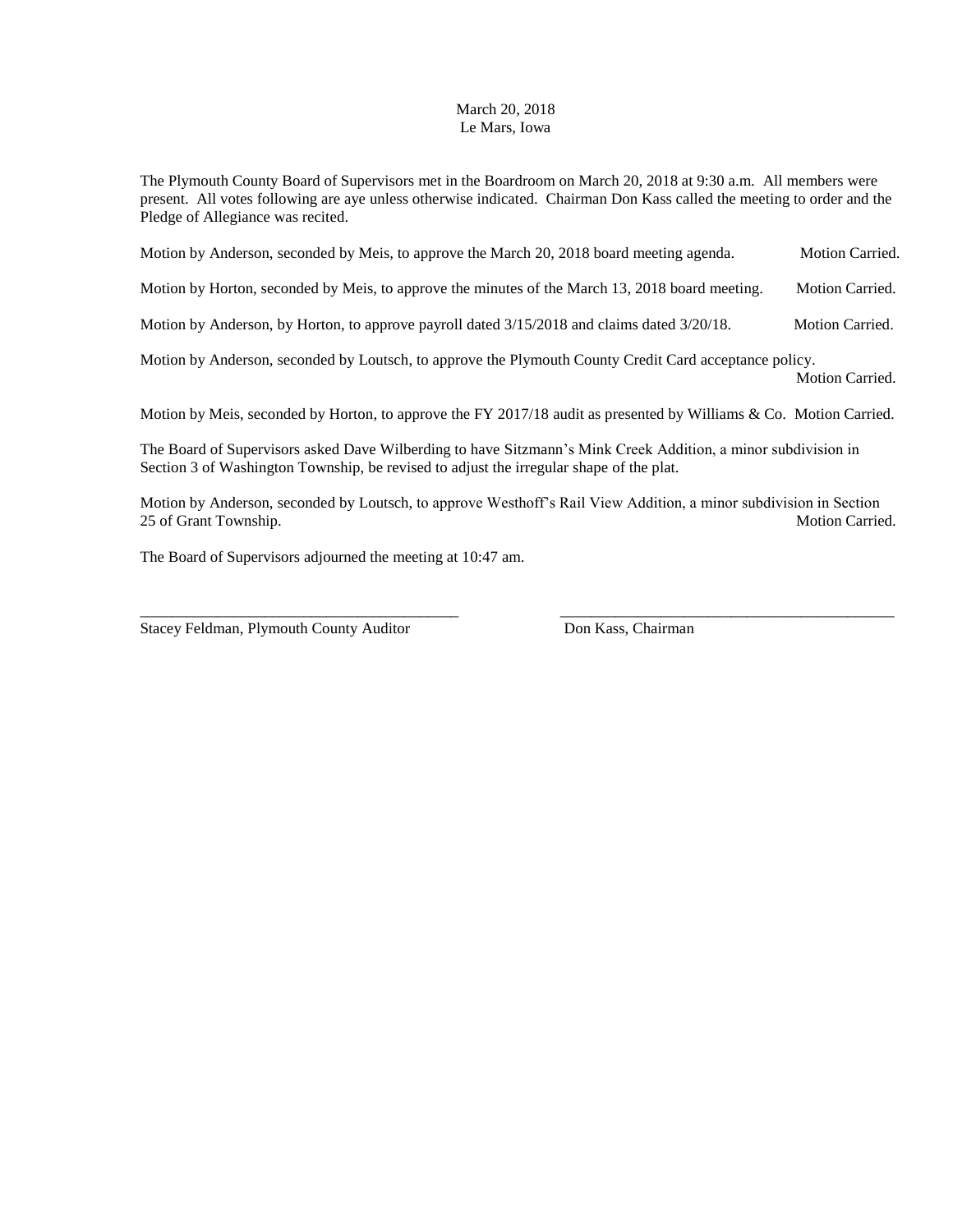| A & M Laundry                  | floor mat                | 58.00   |
|--------------------------------|--------------------------|---------|
| Access Systems                 | copier contract          | 897.42  |
| Aerial Horizons                | vehicle computer         | 938.00  |
| AgriVision Equipment           | filters & oil            | 863.45  |
| Noel Ahmann                    | postage                  | 72.50   |
| Allied Oil & Tire              | OIL                      | 568.23  |
| Craig Anderson                 | mileage                  | 407.14  |
| Anthony Plumbing & Heating     | toilet and parts         | 208.55  |
| Asphalt Paving Assoc           | Thomas Rohe              | 60.00   |
| Avera Heart Hospital           | AED supplies             | 148.00  |
| Nick Beeck                     | fuel                     | 91.61   |
| Dennis Binneboese              | conference expenses      | 509.89  |
| Lonnie Bohlke                  | cell phone allowance     | 60.00   |
| Bomgaars                       | snow shovels/paint       | 105.58  |
| Branum Oil                     | diesel fuel              | 220.84  |
| City of Brunsville             | SUNDRY                   | 52.20   |
| Carrot-Top Industries          | US flags                 | 92.59   |
| Certified Testing Services     | OUTSIDE ENGINEERING      | 3911.00 |
| Christensen Bros Inc           | construction project     | 8817.01 |
| Cornhusker International       | PARTS                    | 982.20  |
| <b>CWD</b>                     | kitchen supplies         | 1959.05 |
| Dakota County Sheriff          | service                  | 24.40   |
| Dean Foods                     | kitchen supplies         | 154.60  |
| Victoria DeVos                 | misc. reimbursements     | 241.08  |
| Eakes Inc                      | supplies                 | 461.60  |
| Fareway                        | supplies-Sheriff         | 135.75  |
| Stacey Feldman                 | ISAC conference expenses | 326.02  |
| Floyd Valley Healthcare        | supplies-Sheriff         | 1708.53 |
| Frederes Plumbing & Heating    | <b>BUILDINGS</b>         | 133.62  |
| Frontier                       | phone                    | 2564.84 |
| G & R Controls                 | maintenance              | 2120.50 |
| Jolynn Goodchild               | ISAC conference expenses | 602.53  |
| Graham Tire                    | tires                    | 570.20  |
| GRP & Associates               | shredder truck           | 207.00  |
| Hardware Hank                  | supplies                 | 19.99   |
| Jamie Hauser                   | mileage                  | 73.58   |
| City of Hinton                 | SUNDRY                   | 192.71  |
| Hoogeveen Enterprises          | wash cards               | 200.00  |
| Indoff                         | SUPPLIES                 | 93.85   |
| Interstate Battery System      | <b>BATTERIES</b>         | 639.80  |
| IOVA                           | membership               | 75.00   |
| Iowa Law Enforcement Academy   | jail school              | 300.00  |
| Iowa Prison Industries         | SIGNS                    | 9254.00 |
| Iowa State Reserve Law Officer | membership               | 20.00   |
| I-State Truck Center           | <b>FILTERS</b>           | 126.48  |
| Jack's Uniforms                | clothing                 | 41.95   |
| Jami L. Johnson                | deposition               | 183.75  |
| Jim Jones                      | postage                  | 34.41   |
| Kimball-Midwest Co.            | PARTS                    | 1703.07 |
| Trish Kunkel                   | cleaning services        | 1680.00 |
| Legislative Services Agency    | Iowa Code                | 75.00   |
| City of Le Mars                | utilities                | 411.98  |
| Le Mars Agri Center            | elk feed                 | 243.50  |
|                                |                          |         |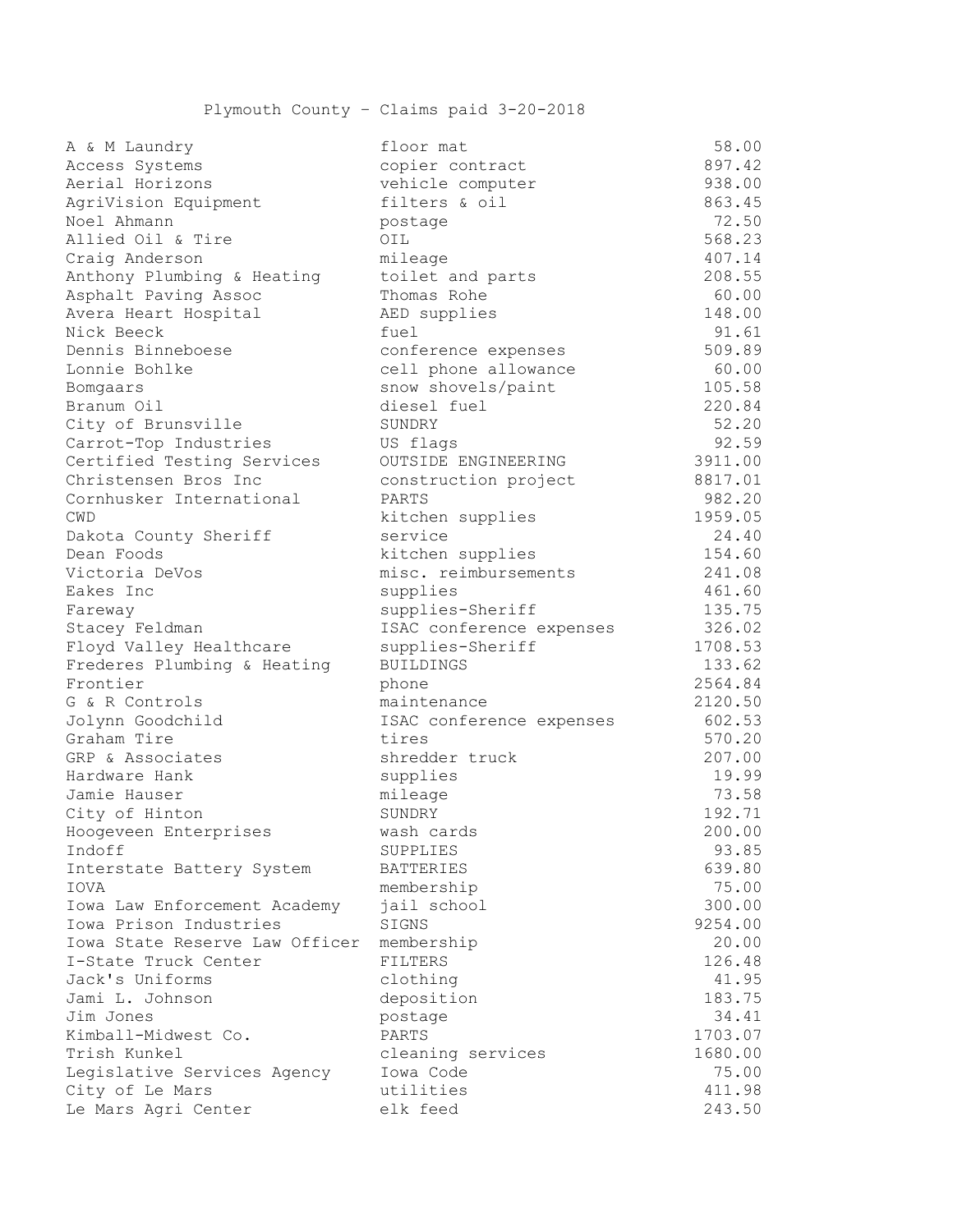| LeMars Daily Sentinel                    | legal notice                            | 84.95   |
|------------------------------------------|-----------------------------------------|---------|
| L.G. Everist Inc.                        | <b>GRANULAR</b>                         | 1783.82 |
| Mail Services                            | mv renewal notices                      | 862.18  |
| Menards                                  | supplies                                | 1286.77 |
| Mercy Medical Center                     | conference registration                 | 50.00   |
| MidAmerican Energy                       | utilities                               | 8335.60 |
| Midwest Wheel                            | PARTS                                   | 377.01  |
| Mr Muffler                               | battery                                 | 135.10  |
| Murphy, Collins, Bixenman                | land acquisition earnest paym't 5000.00 |         |
| Sharon Nieman                            | mileage                                 | 99.19   |
| Northern Lights Foodservice              | kitchen supplies                        | 1027.80 |
| Oakleaf Property Mgmt                    | rent assistance                         | 180.00  |
| O.C. Sanitation                          | garbage pickup                          | 170.00  |
| Shawn Olson                              | door locks & paper cutter               | 1993.99 |
| One Office Solutions                     | supplies                                | 444.07  |
| Carolyn Plueger                          | deposition                              | 40.25   |
| Plymouth County Fair Board               | booth reservation                       | 260.00  |
| Ply Co Sheriff                           | fees & transports                       | 1113.21 |
| Ply Co Treasurer                         | flex benefits reimbursements            | 702.34  |
| Premier Communications                   | phone                                   | 962.99  |
| Presto-X-Co                              | pest control                            | 53.00   |
| Protex Central                           | supplies/equipment                      | 217.92  |
| Quality Lawn Care                        | snow removal                            | 490.00  |
| Quality Lube Center                      | vehicle service                         | 65.40   |
| R & R Industries                         | SAFETY                                  | 232.00  |
| R.R. Brink Locking Systems               | jail locks                              | 463.00  |
| Darin Raymond                            | vehicle expenses                        | 94.58   |
| Red's Printing                           | envelopes                               | 4427.79 |
| Thomas Rohe                              | MEALS & LODGING                         | 326.31  |
| Sam's Club                               | kitchen supplies                        | 930.30  |
| Scheels                                  | uniforms                                | 209.99  |
| Trudy Seng                               | MILEAGE                                 | 31.17   |
| Sioux Co Sheriff                         | service                                 | 155.08  |
| Siouxland Dist Hlth Dept                 | well testing                            | 125.00  |
| Shelly Sitzmann                          | ISAC conference expenses                | 369.96  |
| Softree Technical Systems                | COMPUTER SERVICES                       | 950.00  |
| Staples                                  | office supplies                         | 192.30  |
| Luke Steeg                               | SUNDRY                                  | 70.00   |
| Steffen Truck Equipment                  | FILTERS                                 | 328.84  |
| SupplyWorks                              | supplies                                | 649.22  |
| The Education Station                    | supplies                                | 1.95    |
| Thomson West                             | CLEAR access                            | 1417.87 |
| Thrifty White Pharmacy                   | inmate meds                             | 673.52  |
| Total Motors                             | OUTSIDE SERVICE                         | 41.46   |
| Total Sales & Service                    | repairs                                 | 1063.39 |
| Total Truck Care                         | PARTS                                   | 26.26   |
| U.S. POSTAL SERVICE                      | annual box rent                         | 268.40  |
| U.S. Cellular                            | phone                                   | 189.40  |
| USIC Locating Services                   | locating service                        | 209.49  |
|                                          |                                         | 50.00   |
| U.S.P.C.A. Region 21<br>Van's Sanitation | membership<br>recycling                 | 132.75  |
| Verizon Wireless                         | cell phones                             | 586.38  |
| VISA                                     | Sheriff supplies                        | 386.37  |
|                                          |                                         | 734.64  |
| Wagner Auto Supply<br>Wal-Mart           | wiper blades/wire connect<br>SUPPLIES   | 16.64   |
|                                          |                                         |         |